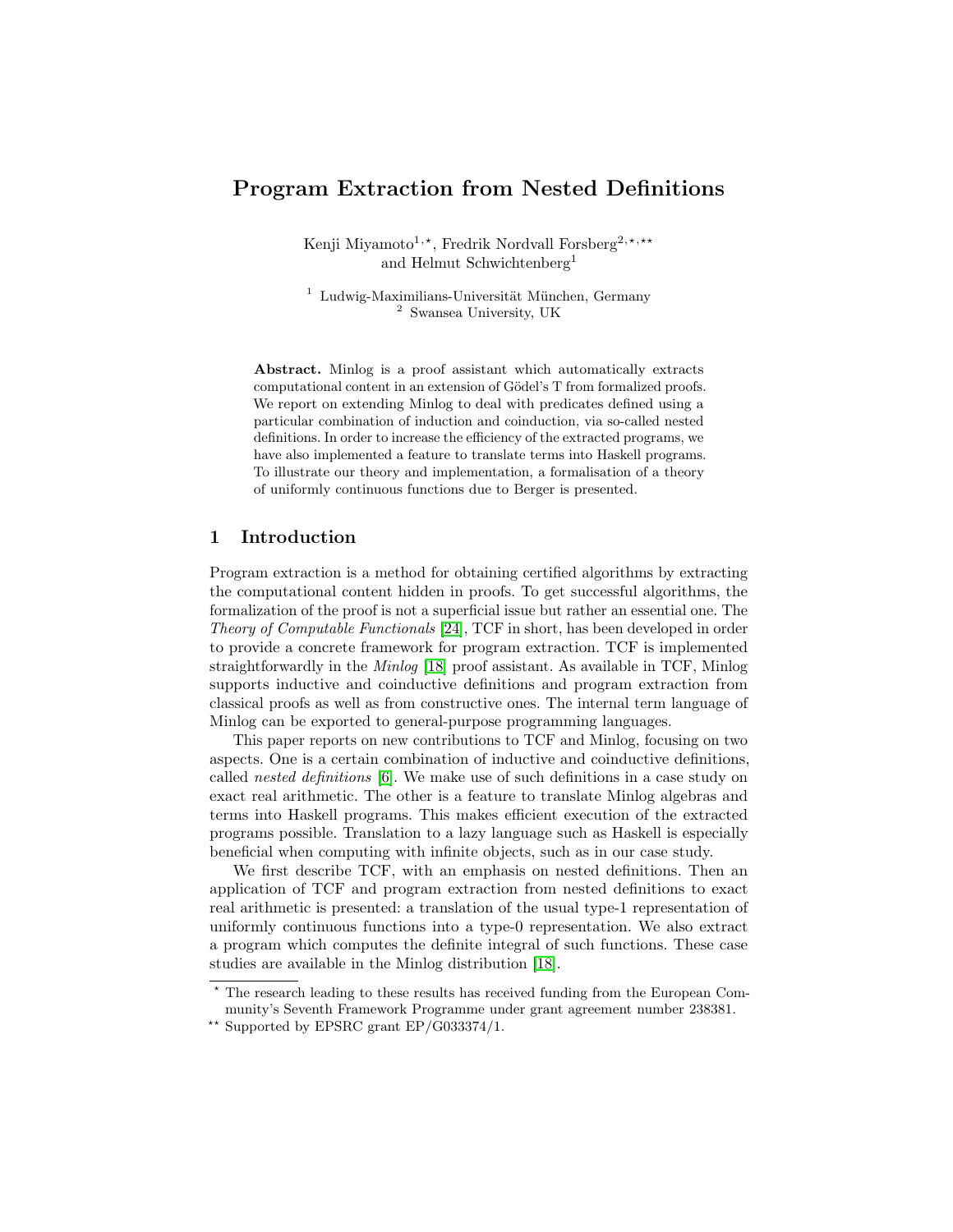## 2 Formal System

We study higher type functionals as well as functions and ground type objects. Functionals in TCF are not necessarily total but partial in general. Based on the understanding that evaluation must be finite, we assume two principles for our notion of computability: the finite support principle and the monotonicity principle. During the evaluation of some functional  $\Phi$ , only finitely many inputs  $\varphi_0, \ldots, \varphi_{n-1}$  are used. Moreover, each of  $\varphi_i$  must be presented to  $\Phi$  in a finite form. This is the finite support principle. Assume  $\Phi(\varphi_0)$  evaluates to a value k and let  $\varphi_1$  be more informative than  $\varphi_0$ . Then  $\Phi(\varphi_1)$  results in k as well. This is the monotonicity principle.

The notion of abstract computability is formulated as follows: an object is computable when its set of finite approximations is primitive recursively enumerable. In this section, we begin by making the notion of such computable objects, called partial continuous functionals, concrete. Then we proceed to our term calculus, its Haskell translation, and inductive/coinductive predicates.

## 2.1 Algebras and their total and cototal ideals

The formal term language of TCF is an extension of Gödel's  $T$ , which is appropriate for higher type computation involving functionals. Types are built from base types by the formation of function types. The base types themselves are formed by free algebras given by their constructors. For instance the list algebra  $\mathbf{L}_{\alpha}$ , where  $\alpha$  is a type parameter, is defined by the two constructors empty list  $\begin{bmatrix} L_{\alpha} \\ a \end{bmatrix}$  and the "cons" operator  $\therefore \alpha \rightarrow L_{\alpha} \rightarrow L_{\alpha}$ . Formally, a constructor type is a type expression of the form  $\tau_0 \to \ldots \to \tau_{n-1} \to \xi_i$ , where each  $\tau_i$  is a type expression where all  $\xi$  appear strictly positively (i.e. not to the left of an arrow). For any finite list of constructor types  $\vec{\kappa}$ , we (simultaneously) define algebras  $\mu_{\vec{\xi}}(\vec{\kappa})$ , provided there is at least one constructor type such that  $\xi$  does not occur in  $\vec{\tau}$  (this ensures that all algebras are inhabited). For example, the algebra of natural numbers **N** is defined by  $N = \mu_{\xi}(\xi, \xi \to \xi)$ . We also adopt the notation  $\mathbf{L}_{\alpha} = \mu_{\xi}([\xi, \dots^{\alpha \to \xi \to \xi})$  in order to specify constructor names. Another example is the algebra of branching trees. We simultaneously define  $(Ts, T)$ by  $\mu_{\xi,\zeta}(\text{Empty}^{\xi},\text{Tcons}^{\zeta\to\xi\to\xi},\text{Leaf}^{\zeta},\text{Branch}^{\xi\to\zeta})$ . Using the list algebra, we can define another algebra of branching trees without the simultaneity by defining  $NT = \mu_{\xi} (Lf^{\xi}, Br^{\mathbf{L}_{\xi} \to \xi}).$  This is an example of a *nested* algebra [\[6\]](#page-14-1). Support for such algebras has recently been added to Minlog.

The intended semantics of the term language is based on Scott's information systems [\[25\]](#page-15-1) (see also Schwichtenberg and Wainer [\[24\]](#page-15-0)). Algebras are interpreted as sets of ideals, i.e. consistent and deductively closed sets of tokens, which are type correct constructor trees possibly involving the special symbol ∗, meaning "no information". Consider a constructor tree  $P(*)$  with a distinguished occurrence of  $\ast$ . An arbitrary  $P(C\vec{\ast})$ , where C is a constructor, is called a *one-step predecessor* of  $P(*)$ , written  $P(C\vec{*}) \succ_1 P(*)$ . Here  $P(C\vec{*})$  is obtained by substituting  $C\vec{*}$ for the distinguished  $*$  in  $P(*)$ . Among ideals, we are especially interested in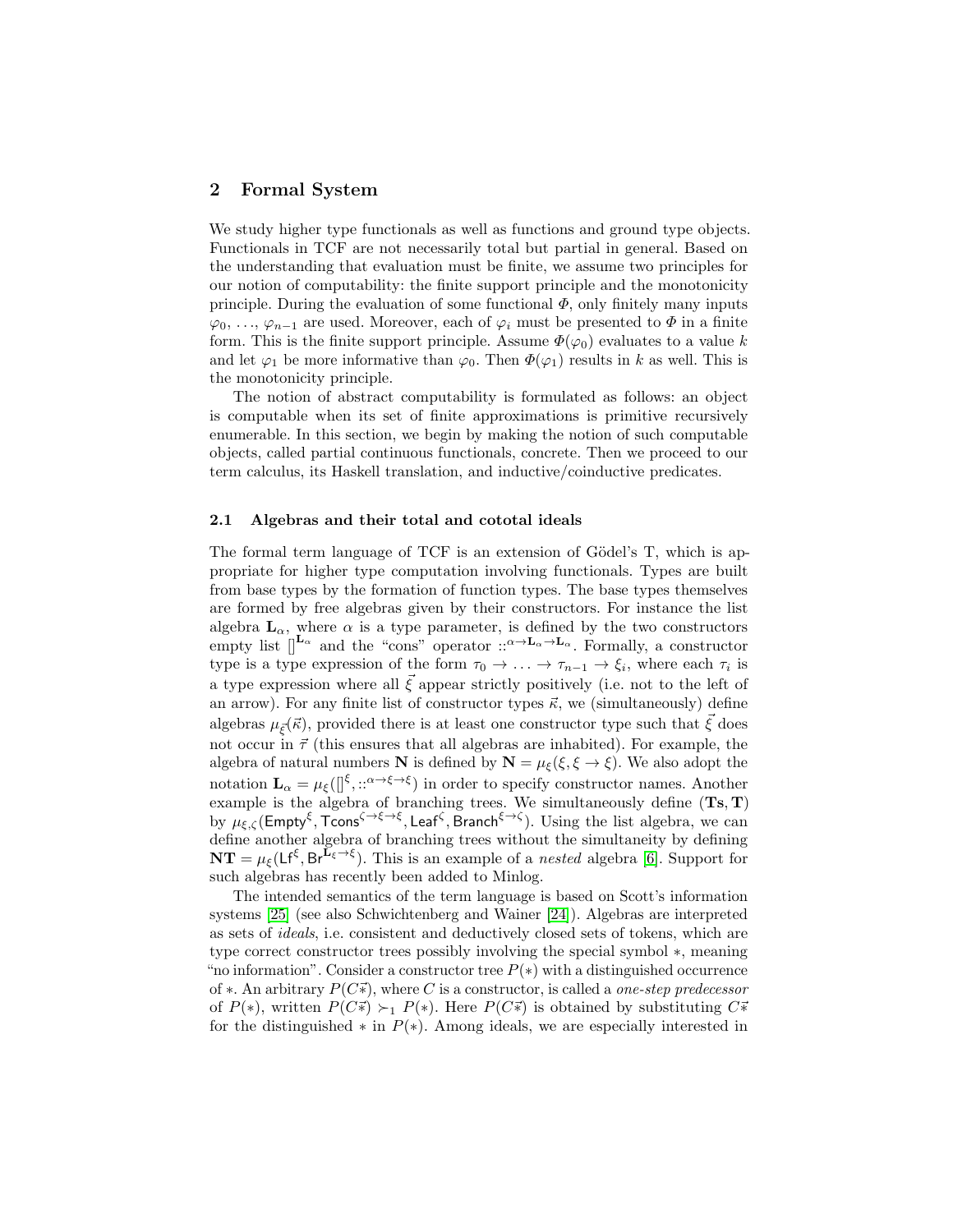total and cototal ideals. A *cototal ideal* x is an ideal whose every constructor tree  $P(*) \in x$  has a one-step predecessor  $P(C\vec{*}) \in x$ . A total ideal is a cototal ideal such that the relation  $\succ_1$  is well founded. For instance, the cototal ideal {∗::∗, 0::∗, ∗::∗::∗, 0::∗::∗, ∗::1::∗, 0::1::∗, ∗::∗::∗::∗, . . .} denotes the non-well founded list of natural numbers  $[0, 1, \ldots]$ .

A binary tree with a (possibly) infinite height is informally defined by a term  $t := \text{Br}(t::t::[])$  whose denotation is an NT-cototal  $\text{Ly}_T$ -total ideal (see also Section [2.5\)](#page-5-0). Total ideals of  $(Ts, T)$  are isomorphic (as information systems) to pairs of  $L_{NT}$ -total NT-total ideals and NT-total  $L_{NT}$ -total ideals.

### <span id="page-2-0"></span>2.2 Corecursion

An arbitrary term in Gödel's T is terminating and hence denotes a total ideal. Constructors are used to construct total ideals whereas recursion operators are used to inspect a total ideal from its leaves to the root. In order to accommodate cototal as well as total ideals, we add to Gödel's T two more kinds of constants, namely destructors and corecursion operators, which this section describes. Destructors, the dual of constructors, are used to inspect the structure of cototal ideals, while corecursion operators give a way to construct cototal ideals.

As an example, we consider the algebra NT of nested trees. Define the disjoint sum of  $\alpha$  and  $\beta$  by  $\alpha + \beta = \mu_{\xi}(\text{inl}^{\alpha \to \xi}, \text{inr}^{\beta \to \xi})$ , and the unit type  $\mathbf{U} = \mu_{\xi}(\mathbf{u}^{\xi})$ . The destructor  $\mathcal{D}_{NT}$  has the following type and conversion relation:

$$
\mathcal{D}_{NT} : NT \to U + L_{NT}
$$
  
\n
$$
\mathcal{D}_{NT} \downarrow f \mapsto \text{inl } u, \qquad \mathcal{D}_{NT} \left( Br \text{ as} \right) \mapsto \text{inr } \text{as.}
$$
\n(1)

Corecursion operators give a way to construct cototal ideals. The corecursion operator  ${}^{co}\mathcal{R}^{\tau}_{\mathbf{NT}}$  has the following type and conversion relation:

$$
{}^{\mathrm{co}}\mathcal{R}_{\mathbf{NT}}^{\tau} : \tau \to (\tau \to \mathbf{U} + \mathbf{L}_{\mathbf{NT}+\tau}) \to \mathbf{NT}
$$
  
\n
$$
{}^{\mathrm{co}}\mathcal{R}_{\mathbf{NT}}^{\tau} N M \mapsto \text{case } MN \text{ of}
$$
  
\n
$$
\text{inl } \mathbf{u} \to \mathsf{Lf}
$$
  
\n
$$
\text{inr } q \circ \to \mathsf{Br } (\mathcal{M}_{\lambda_{\alpha}\mathbf{L}_{\alpha}}^{\mathbf{NT}+\tau \to \mathbf{NT}} \mathbf{g} \text{ } [\text{id}, \lambda_x({}^{\mathrm{co}}\mathcal{R}xM)]).
$$

where  $[f, g]^{p+\sigma\to\tau}$  is defined for  $f^{p\to\tau}$  and  $g^{\sigma\to\tau}$  by

$$
[f,g](\text{inl } x^{\rho}) \mapsto fx, \qquad [f,g](\text{inr } y^{\sigma}) \mapsto gy,
$$

and the map constant  $\mathcal{M}_{\lambda_{\alpha}}^{\sigma\to\rho}$  witnesses the functoriality of  $\mathbf{L}_{\alpha}$ . It has the following type and conversion relation:

$$
\mathcal{M} : \mathbf{L}_{\sigma} \to (\sigma \to \rho) \to \mathbf{L}_{\rho}
$$
  

$$
\mathcal{M} [] f \mapsto [] , \qquad \mathcal{M} (x::xs) f \mapsto fx::\mathcal{M} xs f.
$$

In the conversion rule for  ${}^{co}\mathcal{R}^{\tau}_{\mathbf{NT}}$ , the first argument of the corecursion operator is passed to the second functional argument. The result of this application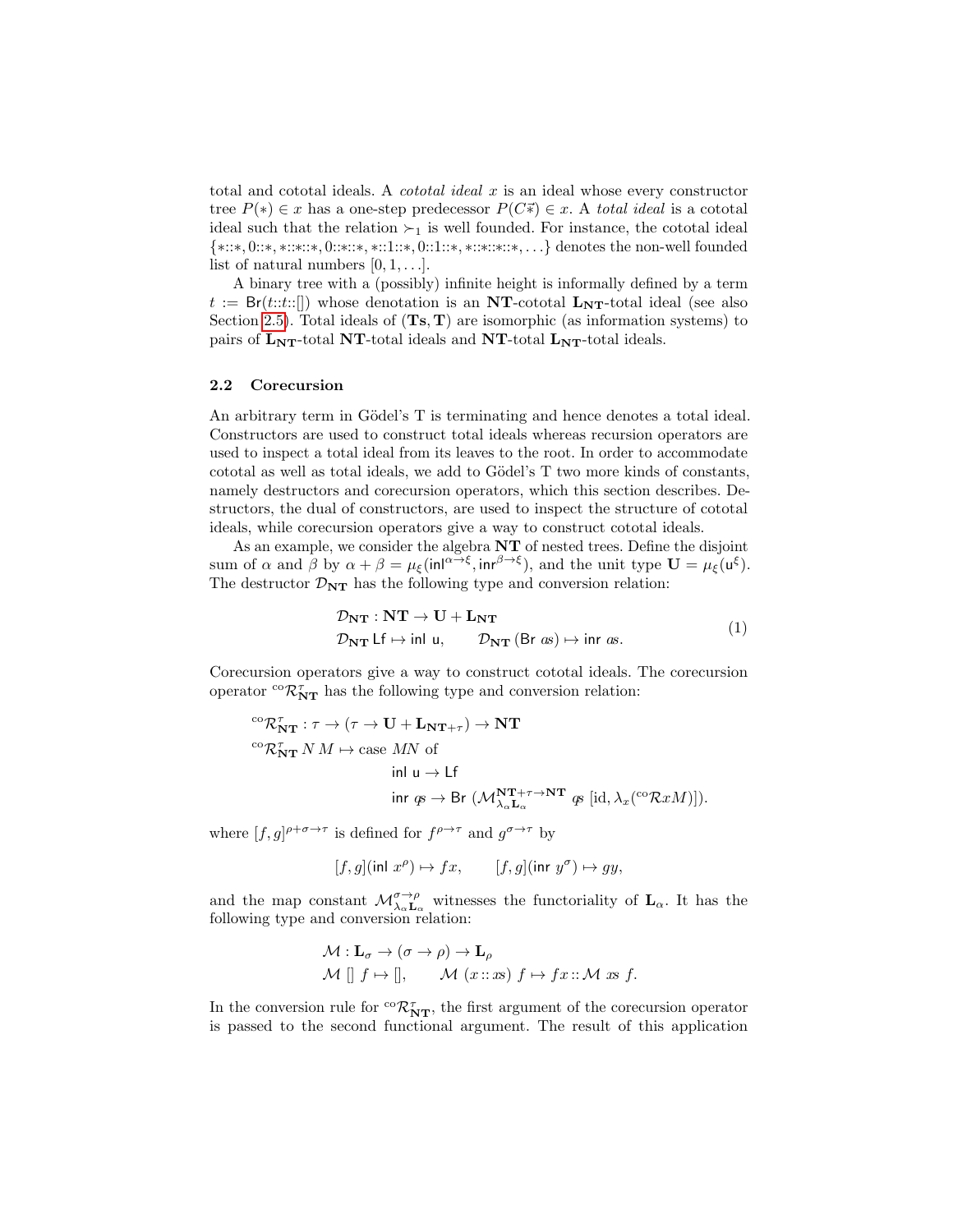determines what the construction of the cototal ideal is. In the case of nested algebras, the value algebra of corecursion operators occurs inside of other algebras as a parameter. Map operators play a crucial role in reaching the value algebra so that the corecursion operator can do its work.

## 2.3 Realizability

We now address the issue of extracting computational content from proofs. The method of program extraction is based on modified realizability as introduced by Kreisel [\[16\]](#page-14-2) and described in detail in Schwichtenberg and Wainer [\[24\]](#page-15-0). In short, from every constructive proof M of a non-Harrop formula  $\tilde{A}$  (in natural deduction) one extracts a program  $et(M)$  "realizing" A, essentially by removing computationally irrelevant parts from the proof (proofs of Harrop formulas have no computational content). The extracted program has some simple type  $\tau(A)$  which depends solely on the logical shape of the proven formula A. In its original form the extraction process is fairly straightforward, but often leads to unnecessarily complex programs. In order to obtain better programs, proof assistants (for instance Coq [\[9\]](#page-14-3), Isabelle/HOL [\[13\]](#page-14-4), Agda [\[1\]](#page-14-5), Nuprl [\[21\]](#page-15-2), Minlog [\[18\]](#page-14-0)) offer various optimizations of program extraction. Below we describe optimizations implemented in Minlog [\[22\]](#page-15-3), which are relevant for our present case study.

Quantifiers without computational content Besides the usual quantifiers, ∀ and ∃, Minlog has so-called *non-computational quantifiers*,  $\forall^{nc}$  and  $\exists^{nc}$ , which allow for the extraction of simpler programs. These quantifiers, which were first introduced by Berger [\[2\]](#page-14-6), can be viewed as a refinement of the Set/Prop distinction in constructive type systems like Coq. Intuitively, a proof of  $\forall_x^{\text{nc}} A(x)$  ( $A(x)$  non-Harrop) represents a procedure that assigns to any x a proof  $M(x)$  of  $A(x)$ where  $M(x)$  does not make "computational use" of x, i.e., the extracted program  $et(M(x))$  does not depend on x. Dually, a proof of  $\exists_x^{\text{nc}} A(x)$  is a proof of  $M(x)$  for some  $x$  where the witness  $x$  is "hidden", that is, not available for computational use; in fact,  $\exists^{\text{nc}}$  can be seen as inductively defined by the clause  $\forall^{\text{nc}}_{x}(A \to \exists^{\text{nc}}_{x} A)$ . The types of extracted programs for non-computational quantifiers are  $\tau(\forall_{x^{\rho}}^{\text{nc}}A)$  =  $\tau(\exists_{x}^{\text{nc}} A) = \tau(A)$  as opposed to  $\tau(\forall_{x} A) = \rho \to \tau(A)$  and  $\tau(\exists_{x} A) = \rho \times \tau(A)$ . The extraction rules are, for example in the case of  $\forall^{\text{nc}}$ -introduction and -elimination,  $\mathrm{et}((\lambda_x M^{A(x)})^{\forall_x^{nc}A(x)}) \ = \ \mathrm{et}(M) \ \ \mathrm{and} \ \ \mathrm{et}((M^{\forall_x^{nc}A(x)}t)^{A(t)}) \ = \ \mathrm{et}(M) \ \ \mathrm{as} \ \ \mathrm{opposed}$ to  $\operatorname{et}((\lambda_x M^{A(x)})^{\forall_x A(x)}) = \operatorname{et}(\lambda_x M)$  and  $\operatorname{et}((M^{\forall_x A(x)} t)^{A(t)}) = \operatorname{et}(Mt)$ . For the extracted programs to be correct the variable condition for  $\forall$ <sup>nc</sup>-introduction must be strengthened by additionally requiring that the abstracted variable  $x$  does not occur in the extracted program et $(M)$ , and similarly for  $\exists^{nc}$ . Note that for a Harrop formula A the formulas  $\forall_x^{\text{nc}} A$ ,  $\forall_x A$  are equivalent.

## 2.4 Translation to a general-purpose programming language

The programs extracted from proofs in Minlog are once again represented as terms in the internal term language. This has the advantage that a general soundness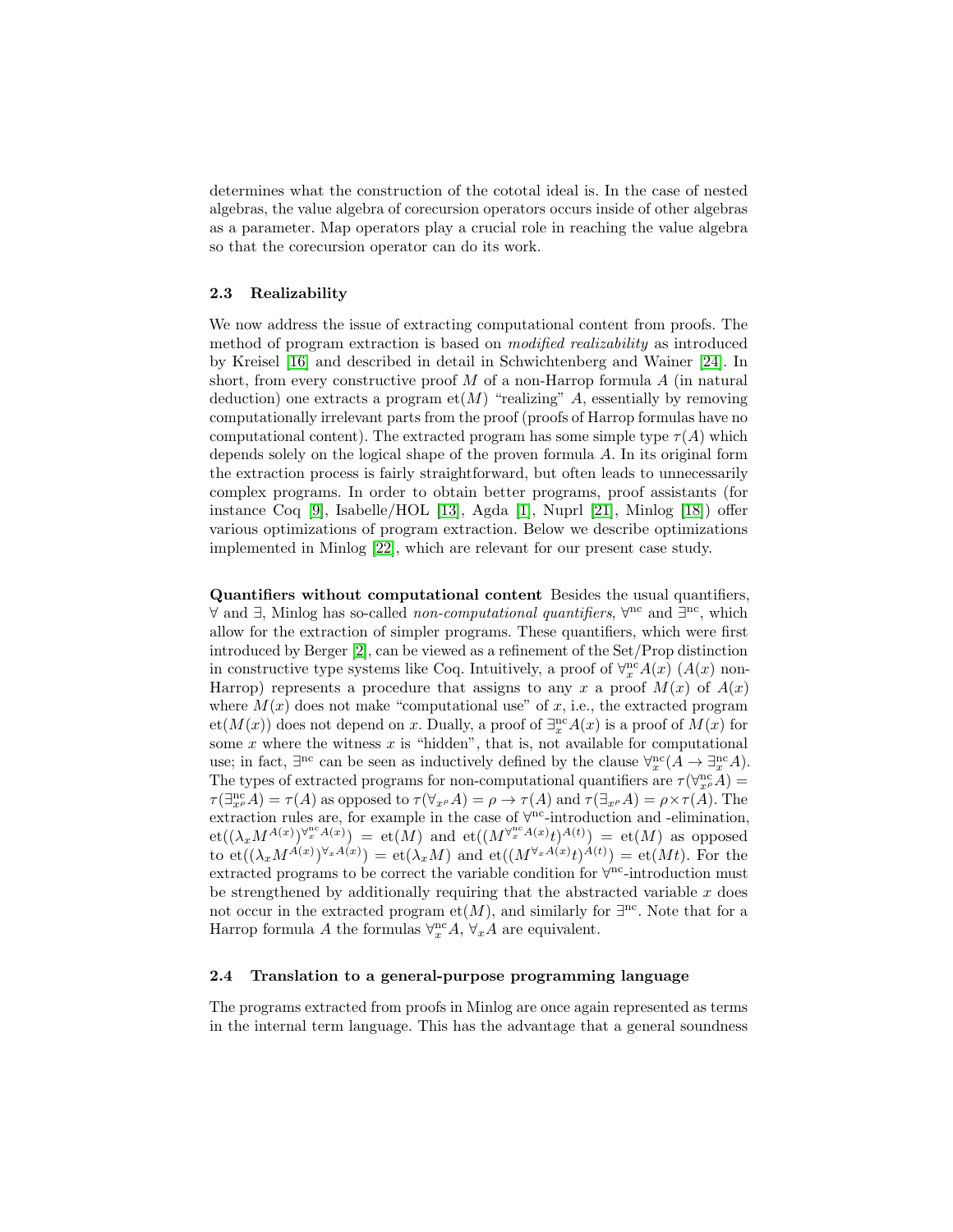theorem can be stated (and automatically proven) in the system. However, for efficiency and interoperability reasons, it is sometimes beneficial to translate the extracted terms into programs in a general-purpose programming language. We now describe our new translation from Minlog terms into Haskell programs (there is also limited support for translating into Scheme). Coq [\[17\]](#page-14-7), Isabelle/HOL [\[5\]](#page-14-8) and Agda [\[26\]](#page-15-4) provide similar features.

Terms of Gödel's  $T$  – lambda abstraction, application, variables etc – are translated to corresponding Haskell terms. For recursion and corecursion operators, polymorphic functions are generated. For example, the translation of the corecursion operator  ${}^{co}\mathcal{R}^{\tau}_{\mathbf{NT}}$  above is implemented as

```
ntCoRec :: a -> (a -> Maybe [Either NT a]) -> NT
ntCoRec e f = case (f e) of
                   Nothing -> Lf
                   Just z ->
                     Br (fmap (\nabla \times -\nabla \times \cdot \cdot) of
                                            Left x \rightarrow xRight y \rightarrow ntCoRec y f) z)
```
Here Haskell's lazy evaluation means that we do not need to worry about guarding the recursive call. The occurrence of the map operator  $\mathcal{M}_{\lambda_{\alpha}\mathbf{L}_{\alpha}}^{\mathbf{NT}+\tau\rightarrow\mathbf{NT}}$ gets translated to the fmap function from the Functor type class. In this case, the list algebra from Minlog gets translated to the list data type in Haskell, which already has a Functor instance. For custom data types, the instance is derived automatically by GHC using the DeriveFunctor flag.

Lists, integers, rational numbers, sum types, product types and the unit type are translated to their standard implementation in the Haskell prelude. For efficiency reasons, natural numbers are translated to integers. Other algebras are translated into algebraic datatypes.

Program constants and their computation rules are translated to functions defined by pattern matching. Here some care must be taken for e.g. natural numbers, since they are translated to integers, for which no pattern matching is available. Instead guard conditions are used, as in the translation of the following parity function for natural numbers:

```
parity :: Integer {-Nat-} -> Bool
parity 0 = Trueparity 1 = Falseparity n | n > 1 = parity (n - 2)
```
The realizer for ex-falso-quodlibet  $\mathsf{ff} \to A$  makes use of a canonical inhabitant inhab<sub> $\tau(A)$ </sub> of type  $\tau(A)$ . This is justified since all types are inhabitated in the intended semantics, but not so in Haskell. Hence we define a type class

```
class Inhabited a where
  inhab :: a
```
and ensure we generate instances and track inhabitatedness constraints in the types of the generated functions.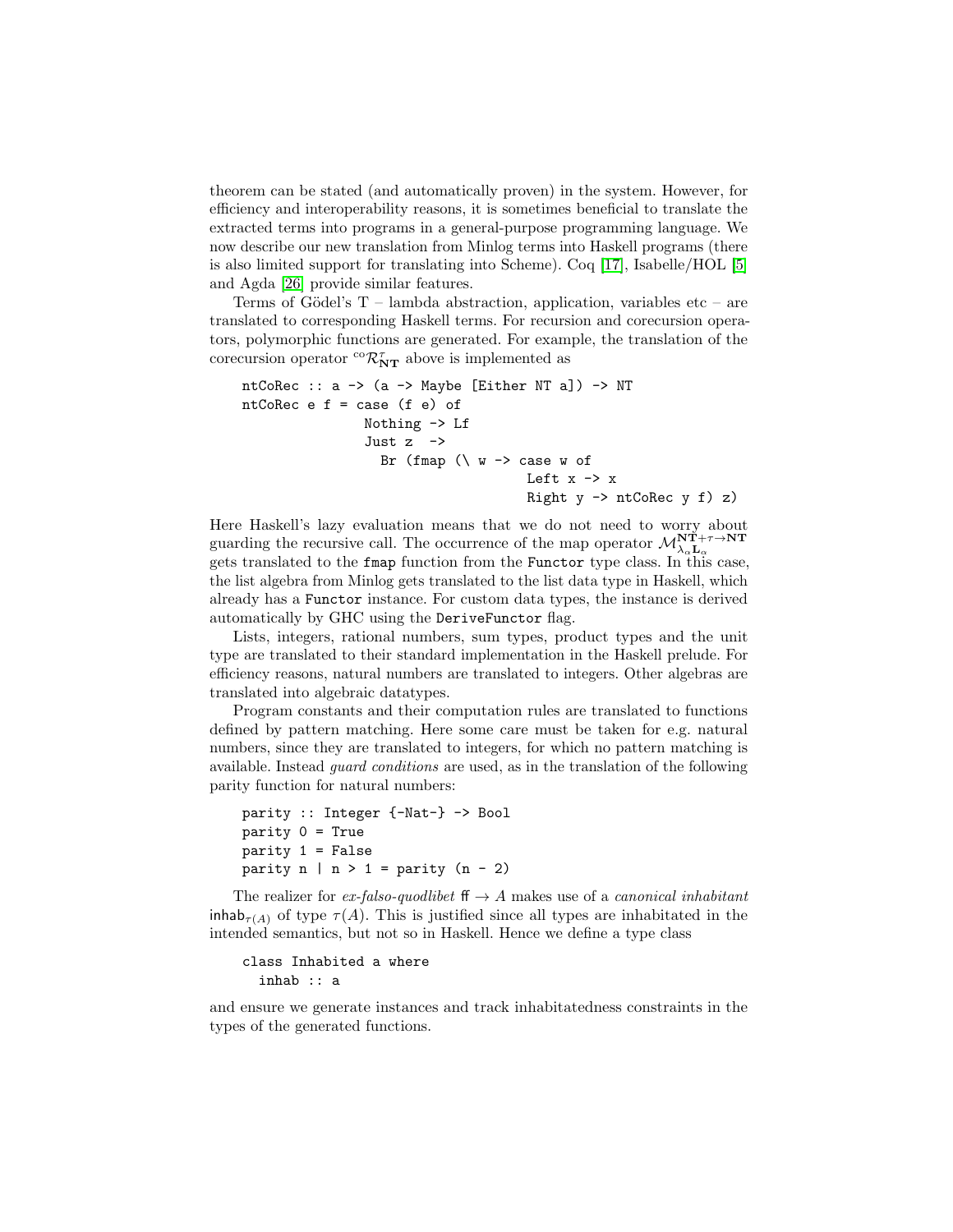#### <span id="page-5-0"></span>2.5 Inductive and coinductive definitions

We are particularly interested in dealing with a combination of induction and coinduction in TCF. Starting from simultaneous inductive definitions, we describe nested inductive definitions and furthermore nested inductive/coinductive definitions. See e.g. Jacobs and Rutten [\[14\]](#page-14-9) for a gentle introduction to coinduction.

As an example, consider the simultaneously defined algebras  $(Ts, T)$  =  $\mu_{\xi,\zeta}$ (Empty<sup>ξ</sup>, Tcons<sup> $\zeta \to \xi \to \xi$ </sup>, Leaf<sup>ζ</sup>, Branch<sup> $\xi \to \zeta$ </sup>) of finitely branching trees again. The totality predicates  $(T_{\text{Ts}}, T_{\text{T}})$  of  $(\text{Ts}, \text{T})$ , of arity  $(\text{Ts})$  and  $(\text{T})$  respectively, are simultaneously inductively defined by the following four clauses:

$$
T_{\mathbf{T}\mathbf{s}} \text{ Empty}, \qquad \forall_{a,\text{as}}^{\text{nc}} (T_{\mathbf{T}} \ a \to T_{\mathbf{T}\mathbf{s}} \ as \to T_{\mathbf{T}\mathbf{s}} \ (\text{Tcons } a \ as)),
$$
  

$$
T_{\mathbf{T}} \text{Leaf}, \qquad \forall_{\text{as}}^{\text{nc}} (T_{\mathbf{T}\mathbf{s}} \ as \to T_{\mathbf{T}} \ (\text{Branch } as)).
$$

From the above, a nested definition of branching trees is derived by removing the simultaneity. This leads to the definition of the algebras  $\mathbf{L}_{\alpha} = \mu_{\xi}([\int^{\xi}, \cdots^{\alpha} \to \xi \to \xi])$ and  $NT = \mu_{\xi}(Lf^{\xi}, Br^{\mathbf{L}_{\xi} \to \xi})$ . To define the totality predicate for NT, we first define the relativised totality predicate  $RT_X$  for lists, with arity  $(L_\alpha)$  for X of arity  $(\alpha)$ . Relativised totality means the totality relative to the parameter predicate  $X$ . It is given by the following clauses:

$$
RT_X [\], \qquad \forall_{x,ss}^{\text{nc}} (Xx \to RT_X \text{ as } \to RT_X \text{ (}x::\text{.})\text{)}.
$$

We can now define the totality predicate of nested trees using the relativised totality predicate  $RT_X$  of lists, with X instantiated to  $T_{NT}$ :

<span id="page-5-1"></span>
$$
T_{\mathbf{NT}} \mathsf{Lf}, \qquad \forall_{\mathit{as}} (RT_{T_{\mathbf{NT}}} \mathit{as} \rightarrow T_{\mathbf{NT}} \mathit{(\mathsf{Br} \mathit{as})}).
$$

We call a predicate definition nested if the predicate to be defined occurs strictly positively as a parameter of an already defined predicate in a clause formula. Witnesses of nested predicates have nested algebras as their types.

Coinductive predicates arise as "duals" of inductive ones. For example, for the totality predicate  $T_{NT}$  we can define its companion predicate  ${}^{co}T_{NT}$  by the single clause

$$
\forall^{\text{nc}}_{a} (^{\text{co}}T_{\mathbf{NT}}a \to a = \mathsf{Lf} \lor \exists^{\text{nc}}_{as} (RT_{\text{co}}_{T_{\mathbf{NT}}} \mathit{as} \land a = \mathsf{Bras})). \tag{2}
$$

We call such a companion predicate definition derived from an inductive one a *coinductive definition*. A witness for a proposition  ${}^{co}T_{\mathbf{NT}}$  a is an **NT**-cototal  $L_{\text{NT}}$ -total ideal, which is a finitely branching tree of (possibly) infinite height. The computational content of [\(2\)](#page-5-1) is the destructor  $\mathcal{D}_{NT}$ . We still need to express that  $RT_X$  is the least predicate satisfying the clauses, and that  ${}^{co}T_{NT}$  is the greatest predicate satisfying the clause. The former is done by means of the least-fixed-point axiom

<span id="page-5-2"></span>
$$
\forall_{\mathcal{X}}^{\text{nc}}(RT_X \ x \rightarrow P \left[ \right] \rightarrow
$$
  
\n
$$
\forall_{x,\mathcal{X}}^{\text{nc}}(Xx \rightarrow RT_X \ x \rightarrow P \ x \rightarrow P \ x::x \rightarrow)
$$
  
\n
$$
P \ x \rightarrow
$$
  
\n(3)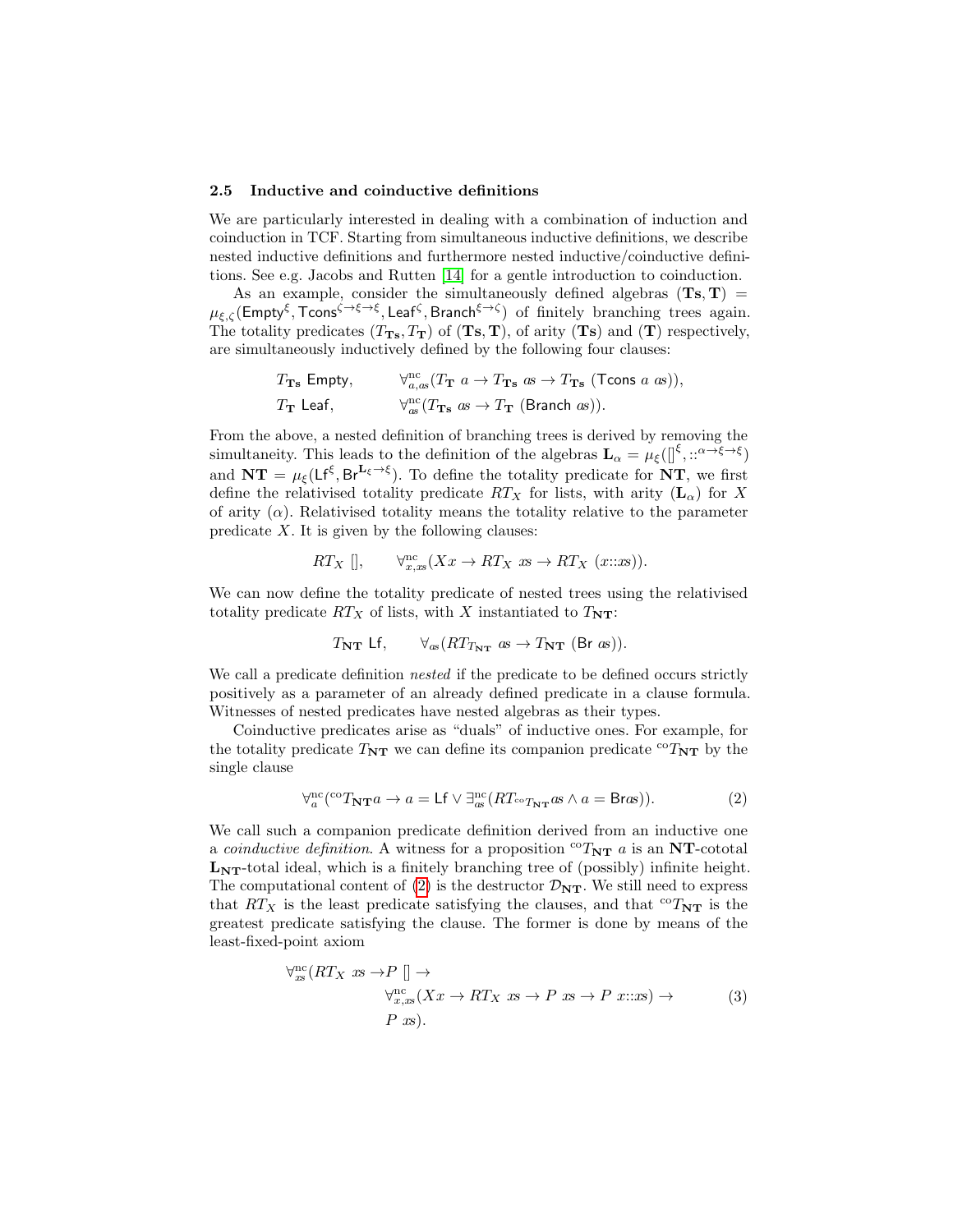The latter is done by means of the greatest-fixed-point axiom.

<span id="page-6-0"></span>
$$
\forall_a^{\rm nc}(Q \ a \to \forall_a^{\rm nc}(Q \ a \to a = \mathsf{Lf} \ \lor \ \exists_{as}^{\rm nc}(RT_{\rm ^{co}T_{\mathbf{NT}} \lor Q} \ as \land a = \mathsf{Br} \ as)) \to
$$
  
\n
$$
{}^{\rm co}T_{\mathbf{NT}} \ a).
$$
\n(4)

The predicates  $P$  and  $Q$  are called competitor predicates which satisfy the same clause(s) as  $RT_X$  and  $T_{NT}$ , respectively. From [\(3\)](#page-5-2) and [\(4\)](#page-6-0), we see that P is a superset of  $RT_X$  and Q is a subset of  ${}^{co}T_{\mathbf{NT}}$ .

The term extracted from [\(3\)](#page-5-2) is Gödel's (structural) recursion operator  $\mathcal{R}_{\mathbf{L}_{\alpha}}$ , and the term extracted from [\(4\)](#page-6-0) is the corecursion operator  ${}^{co}\mathcal{R}_{NT}$  defined in Section [2.2.](#page-2-0)

## 3 Case study: uniformly continuous functions

To illustrate program extraction in TCF, we formalize the theory of uniformly continuous functions from constructive analysis [\[7,](#page-14-10)[23\]](#page-15-5). Our first case study provides an alternative view of uniformly continuous functions of type-1 as a cototal object of type-0; i.e. of ground type. We then extract a program which computes the definite integral of a uniformly continuous function of type-0. This was first studied by Berger [\[3\]](#page-14-11) in the setting of program extraction. We now offer machine extraction from formalized proofs of these results in Minlog. Before continuing, we review representations of real numbers of type-1 and type-0. In this section, we only consider real numbers and uniformly continuous functions in the interval  $[-1, 1]$  in order to work with stream represented real numbers [\[8\]](#page-14-12) and uniformly continuous functions on them.

A real number of type-1 is a Cauchy real with a modulus, namely a pair  $\langle x, M \rangle$ , where x is a bounded function of type  $N \to \mathbf{Q}$  and  $M : \mathbf{N} \to \mathbf{N}$  satisfies the following Cauchy condition:

$$
\forall_{k} \forall_{n,m \geq Mk} (|x n - x m| \leq 2^{-k}).
$$

Define the type of signed digits by  $SD = \mu_{\xi}(-1^{\xi}, 0^{\xi}, 1^{\xi})$ . A real number of type-0 is a signed digit stream  $d_0: d_1: \ldots$ , where  $d_i$  is of type **SD**. Informally, the stream  $d_0: d_1: \dots$  denotes the real number  $\sum_{i=0} \frac{d_i}{2^{i+1}}$ . We represent such an object by a cototal ideal of  $L_{SD}$ , which is a possibly infinite list of signed digits. An arbitrary real number can be represented by a type-0 object, for example by a stream of integers in  $\{-9, -8, \ldots, 8, 9\}$  with a decimal point [\[27](#page-15-6)[,28\]](#page-15-7).

#### 3.1 Data types of uniformly continuous functions

Consider a triple  $\langle h, \alpha, \omega \rangle$ , where  $h : \mathbf{Q} \to \mathbf{N} \to \mathbf{Q}$  is a bounded function and  $\alpha$ and  $\omega$  are of type  $\mathbf{N} \to \mathbf{N}$ . Suppose that it satisfies

$$
\forall_{a}\mathbf{Q},_{k}\mathbf{N},_{n\geq\alpha(k)},_{m\geq\alpha(k)}(\left|h\,a\,n-h\,a\,m\right|\leq 2^{-k}),
$$
  

$$
\forall_{a}\mathbf{Q},_{b}\mathbf{Q},_{k}\mathbf{N},_{n\geq\alpha(k)}(\left|a-b\right|\leq 2^{-\omega(k)+1}\to\left|h\,a\,n-h\,b\,n\right|\leq 2^{-k}).
$$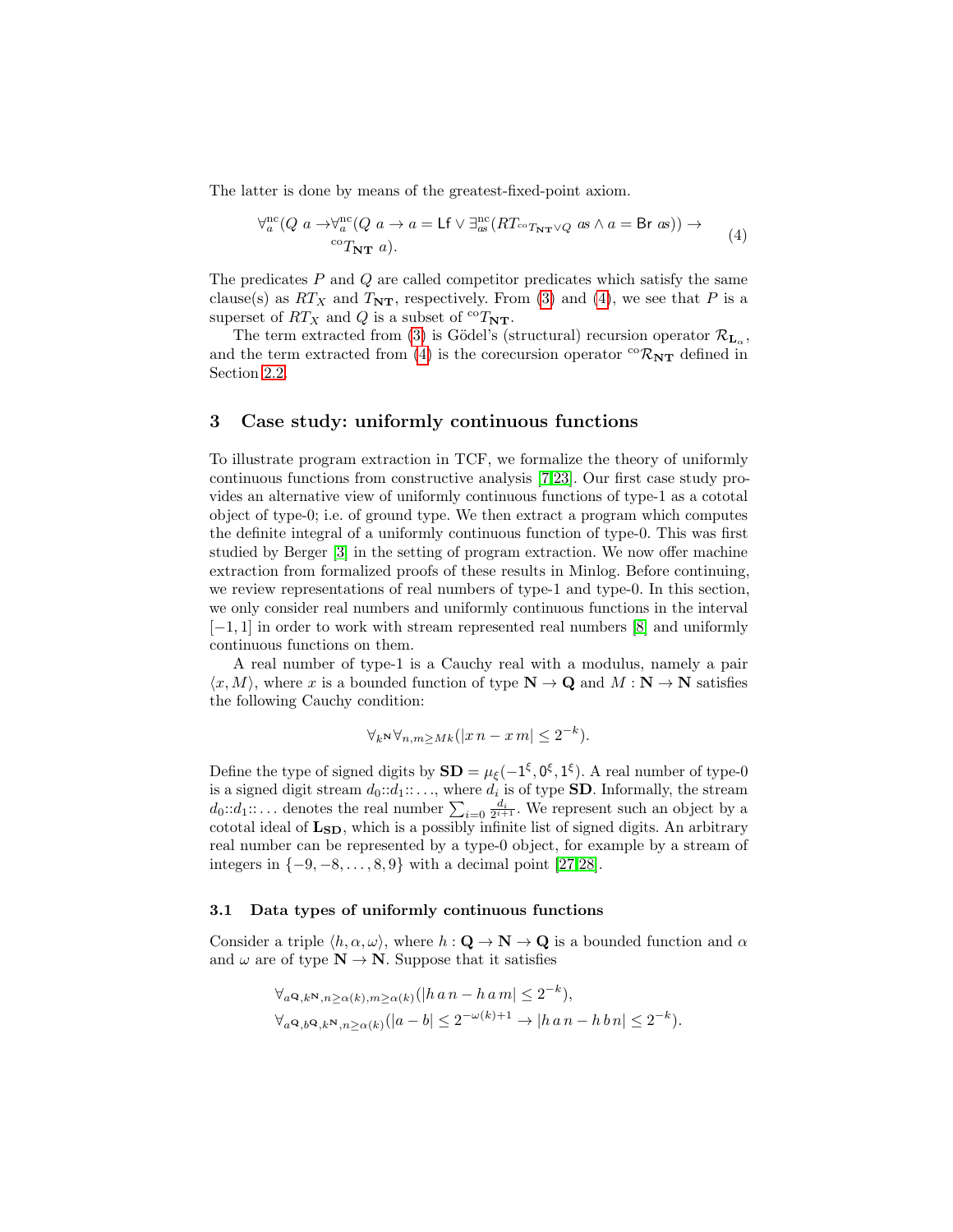The first formula states the Cauchyness of  $\langle h \, a, \alpha \rangle$ . Classically this can be stated by the formula  $\forall_{a,k} \exists_l \forall_{n,m \geq l} (|h \cap n - h \cap m| \leq 2^{-k}),$  while constructively the way to determine l has to be given, for instance by a Cauchy modulus  $\alpha$ . The second formula states the uniform continuity of  $\langle h, \alpha \rangle$ , once again with explicit modulus of uniform continuity  $\omega$  for constructive reasons. Finally, we assume that h is bounded between  $-1$  to 1. We adopt objects of this kind as our uniformly continuous functions of type-1, namely of first order function type. Application of a type-1 uniformly continuous function  $\langle h, \alpha, \omega \rangle$  to a Cauchy real  $\langle x, M \rangle$  is defined to be

$$
\langle \lambda_n(h(x n) n), \lambda_k \max(\alpha(k+2), M(\omega(k+1)-1)) \rangle.
$$

For our type-0 representation of uniformly continuous functions we adopt socalled read-write machines  $[3]$  or stream processors  $[11,12]$  $[11,12]$ . These are **W**-cototal RW-total ideals where

$$
\mathbf{R}_{\alpha} \coloneqq \mu_{\xi}(\mathsf{Put}^{\mathbf{SD}\to\alpha\to\xi}, \mathsf{Get}^{\xi\to\xi\to\xi\to\xi}),\mathbf{W} \coloneqq \mu_{\xi}(\mathsf{Stop}^{\xi}, \mathsf{Cont}^{\mathbf{R}_{\xi}\to\xi}).
$$

A read-write machine is a potentially non-well founded tree with internal Put nodes and branching at Get nodes. It intuitively represents a function from signed digit streams to signed digit streams as follows: Start at the root of the tree. If we are at the node (Put  $d\,t$ ), output the digit  $d$  and carry on with the tree  $t$ . If we are at the node (Get  $t_{-1}$   $t_0$   $t_1$ ), read a digit d from the input stream and continue with the tree  $t_d$ . If we reach a **Stop** node, we return the rest of the input unprocessed as output. Because a read-write machine is a  $\mathbf{W}$ -cototal  $\mathbf{R}_{\mathbf{W}}$ -total ideal, the output might be infinite, but  $\mathbf{R}_{\mathbf{W}}$ -totality ensures that the machine can only read finitely many input digits before producing another output digit; the machine represents a continuous function.

### 3.2 Formalization

We work with the abstract theory of uniformly continuous functions. Suppose that  $\varphi$  is a type variable representing abstract uniformly continuous functions. Due to the use of non-computational connectives, any object of type  $\varphi$  appearing in the proofs will disappear when a program is extracted. This theory is axiomatized in Appendix [A.](#page-15-8) Note that all axioms are non-computational.

Let f range over the type variable  $\varphi$ , and also p, q range over **Q** and k, l range over N. We define a comprehension term C (for "continuous") of abstract uniformly continuous functions as follows.

$$
C \coloneqq \{ f | \forall_k \exists_l B_{l,k} f \}, \text{ where } B_{l,k} \coloneqq \{ f | \forall_p \exists_q (f[I_{p,l}] \subseteq I_{q,k}) \}.
$$

Here,  $I_{q,k}$  represents the interval  $[q - 2^{-k}, q + 2^{-k}]$  of length  $2^{1-k}$  centered at q, while  $f[I_{p,l}]$  represents the image of  $I_{p,l}$  under f; the exact behavior is axiomatised in Appendix [A.](#page-15-8) We write I for the interval  $I_{0,0} = [-1,1]$ . Witnesses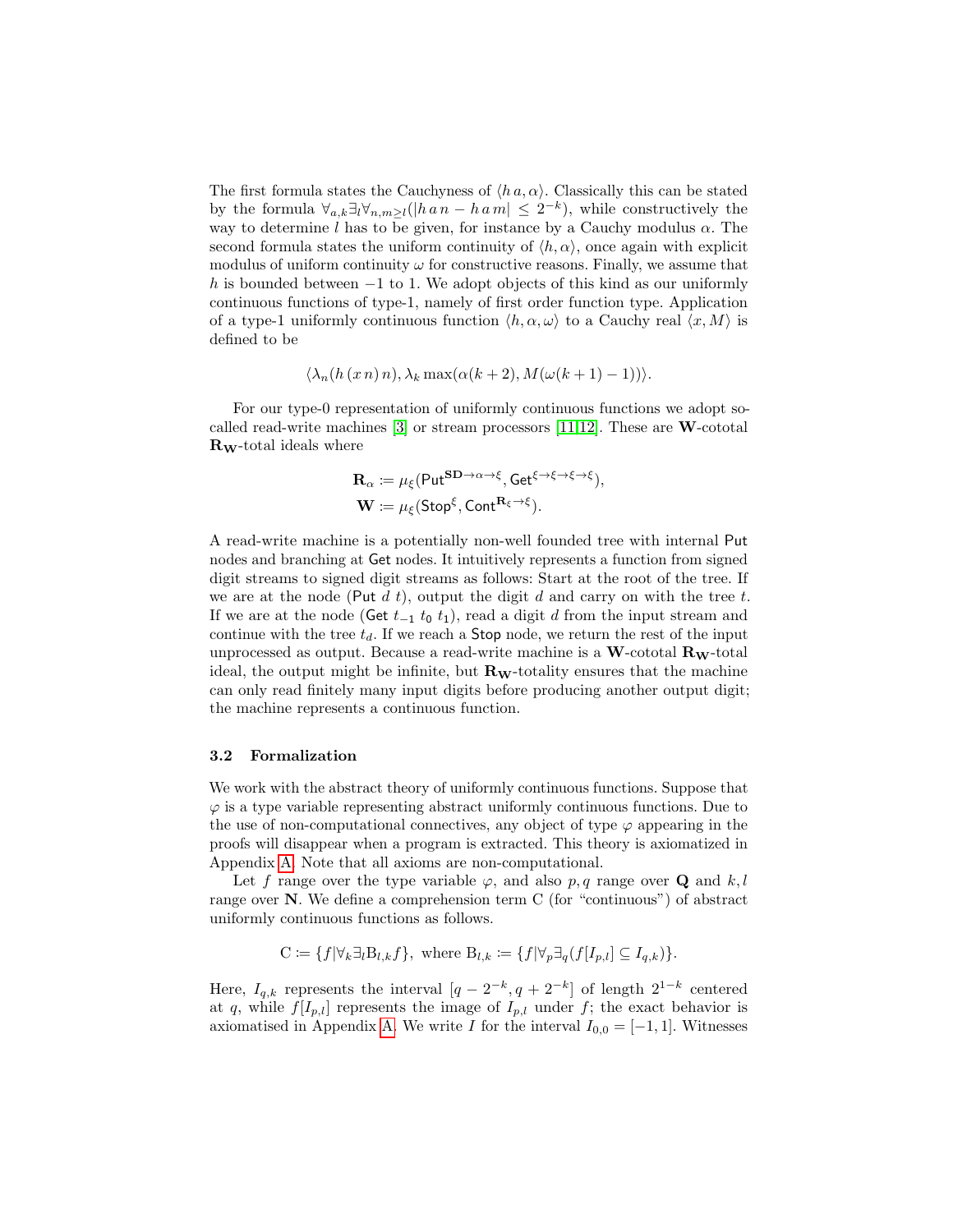for  $B_{l,k}f$  and Cf are total ideals of type (an isomorphic copy of)  $\mathbf{Q} \to \mathbf{Q}$  and  $\mathbf{N} \to \mathbf{N} \times (\mathbf{Q} \to \mathbf{Q})$ , respectively. The latter represents  $\langle h, \alpha, \omega \rangle$  by a term  $\lambda_n \langle \omega n, \lambda_a h a(\alpha n) \rangle$ . Let  $(Out_d \circ f)(x) = 2f(x) - d$ ,  $(f \circ In_d)(x) = f(\frac{x+d}{2})$  and  $I_d = \left[\frac{d-1}{2}, \frac{d+1}{2}\right]$  for each  $d \in \{-1, 0, 1\}$ . We call  $I_d$  a basic interval. We inductively define a predicate  $\text{Read}_X$  of arity  $(\varphi)$  by the following clauses

$$
\forall_{f}^{nc} \forall_{d} (f[I] \subseteq I_{d} \to X(\text{Out}_{d} \circ f) \to \text{Read}_{X} f),
$$
\n
$$
\forall_{f}^{nc} (\text{Read}_{X} (f \circ \text{In}_{-1}) \to \text{Read}_{X} (f \circ \text{In}_{0}) \to \text{Read}_{X} (f \circ \text{In}_{1}) \to
$$
\n
$$
\text{Read}_{X})_{1}^{+}
$$
\n
$$
\text{Read}_{X})_{1}^{+}
$$

 $\text{Read}_X f$ .

The least-fixed-point axiom  $(\text{Read}_X)^-$  is defined to be

$$
\forall_{f}^{\text{nc}}(\text{Read}_{X}f \to \forall_{f}^{\text{nc}}\forall_{d}(f[I] \subseteq I_{d} \to X(\text{Out}_{d} \circ f) \to Pf) \to
$$

$$
\forall_{f}^{\text{nc}}(\text{Read}_{X}(f \circ \text{In}_{-1}) \to P(f \circ \text{In}_{-1}) \to
$$

$$
\text{Read}_{X}(f \circ \text{In}_{0}) \to P(f \circ \text{In}_{0}) \to
$$

$$
\text{Read}_{X}(f \circ \text{In}_{1}) \to P(f \circ \text{In}_{1}) \to Pf) \to
$$

$$
Pf).
$$
(
$$
({\text{Read}}_{X})^{-1}
$$

Furthermore, we give a nested inductive definition of a predicate Write of abstract uniformly continuous functions by the following clauses

$$
\text{Write}(\text{Id}), \qquad \forall^{\text{nc}}_{f}(\text{Read}_{\text{Write}}f \to \text{Write}f),
$$

where Id is the identity function. Witnesses for  $\text{Read}_X f$  and Write fare total ideals of  $\mathbf{R}_{\alpha}$  and W, respectively. We define <sup>co</sup>Write, a companion predicate of Write, by the following clause

$$
\forall f^{\text{nc}}(\text{coWrite} f \to f = \text{Id} \lor \text{Read}_{\text{coWrite}} f). \tag{coWrite} \text{(*)}
$$

The greatest-fixed-point axiom  $({}^{\text{co}}$ Write)<sup>+</sup> of  ${}^{\text{co}}$ Write is

$$
\forall_f^{\text{nc}}(Qf \to \forall_f^{\text{nc}}(Qf \to f = \text{Id} \lor \text{Read}_{\text{c}\circ\text{Write}}\lor gf) \to \text{c}\circ\text{Write }f). \quad (\text{c}\circ\text{Write})^+
$$

A witness for <sup>co</sup>Writef is a W-cototal R<sub>W</sub>-total ideal. Intuitively, <sup>co</sup>Writef says that  $f$  is productive as a function on signed digit representations. If we can use axiom (Read<sub>coWrite</sub>)<sup> $+$ </sup>, we know that the image of f is contained in an interval of radius  $\frac{1}{2}$  centered at the digit d, so that the first output digit must be d independently of the input. By using the function  $Out_d \circ f$ , we remove the leading digit and shift the input sequence one digit to the left. We continue to prove that f is productive on the rest of the input sequence. If the image of f is not contained in a basic interval, we can split the interval in three subintervals and check that f is productive on all of them by using axiom  $(\text{Read}_{\text{c}})_{1}^{+}$ . This corresponds to reading another input digit. Since  $\text{Read}_X$  is inductively defined, we can only use  $(\text{Read}_{\text{c}})_{1}^{+}$  finitely many times before we are forced to use (Read $\text{c}^{\circ}$ <sub>Write</sub>)<sup>+</sup> and another output digit is determined.

In our Minlog formalization,  $\varphi$  is given as a type variable, and In<sub>d</sub>, Out<sub>d</sub> and Id are defined as constants without computational meaning with value type  $\varphi$ . This is not a problem, since all such constants will disappear in the program extraction process due to careful use of non-computational connectives.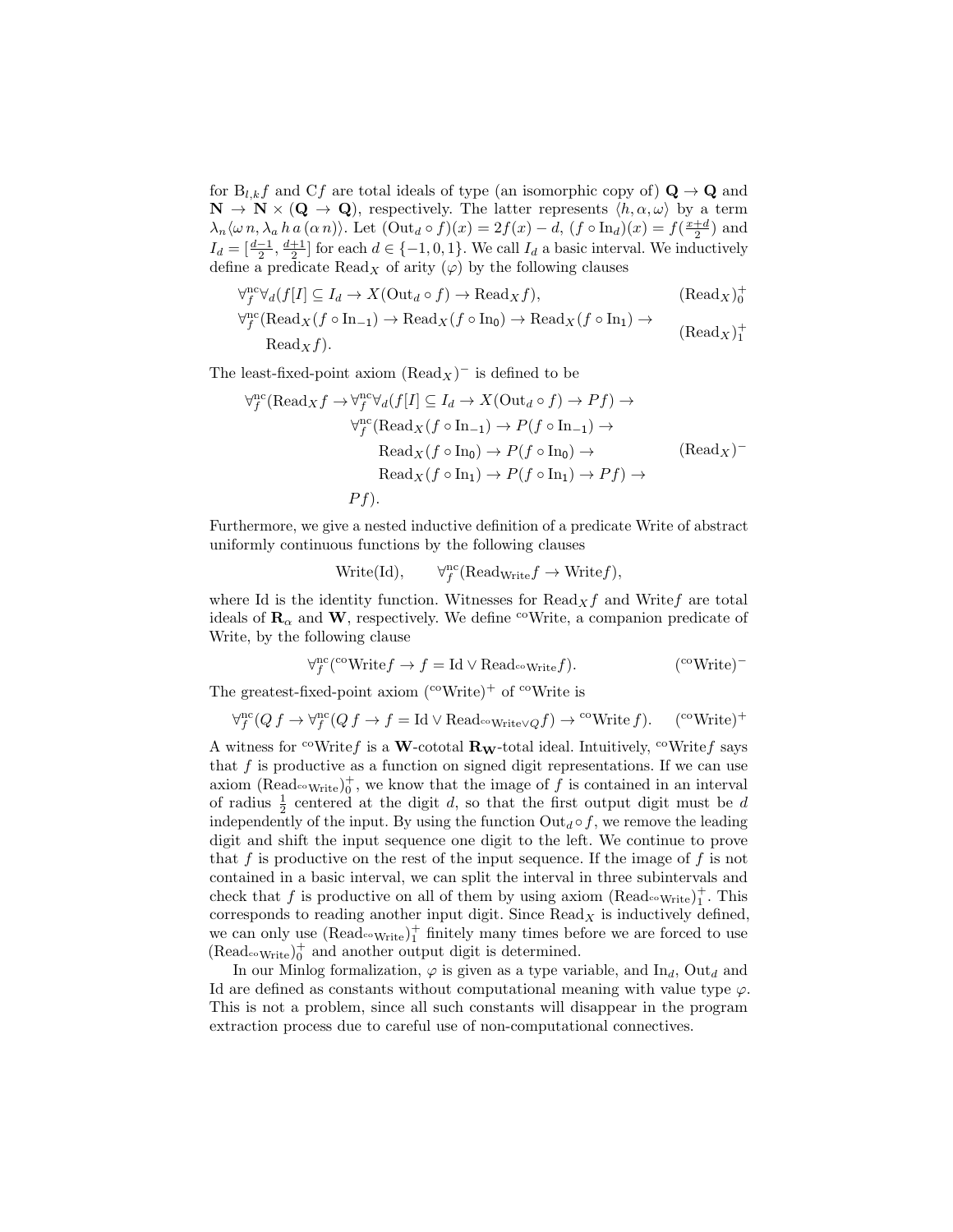#### 3.3 Informal proofs

We present informal proofs from which programs on uniformly continuous functions are extracted. Formalized proofs can be found in the Minlog distribution in the file examples/analysis/readwrite.scm.

For the first case study, Axiom [1](#page-15-9) in Appendix [A](#page-15-8) is used.

## Theorem 1 (Type-1 u.c.f. into type-0 u.c.f.).

<span id="page-9-4"></span><span id="page-9-0"></span>
$$
\forall_f^{\text{nc}}(Cf \to \text{``Write } f).
$$

*Proof.* Let f be given and assume Cf. We prove  $\omega$ Writef by the greatest fixed point axiom <sup>co</sup>Write<sup>+</sup> with C for the competitor. It suffices to prove  $\forall_f^{\text{nc}}(Cf \rightarrow$  $f = \text{Id} \vee \text{Read}_{\text{coWrite}} \vee f$ . Again let f be given and assume Cf, i.e. in particular  $B_{l,2}f$  for some l. By Lemma [2,](#page-9-0) the right disjunct of the goal holds.  $\square$ 

The above proof considerably depends on the following lemma, which in turn depends on the next ones.

Lemma 2.  $\forall_l \forall_l^{\text{nc}}(\mathbf{B}_{l,2}f \to \mathbf{C}f \to \text{Read}_{\text{c}\circ\text{WriteV}}\mathbf{C}f).$ 

*Proof.* By induction on l. Base:  $l = 0$ . Let f be given, and assume  $B_{0,2}f$  and  $Cf$ . Applying Lemma [3,](#page-9-1) there is a d such that  $f[I] \subseteq I_d$ . By Lemma [4,](#page-9-2) Cf implies  $C(\mathrm{Out}_d \circ f)$ , hence (<sup>co</sup>Write  $\vee C(\mathrm{Out}_d \circ f)$ ). Now use the introduction axiom (Read<sub>∞Write∨C</sub>)<sup>+</sup>. *Step:*  $l \mapsto l + 1$ . Suppose the following induction hypothesis

<span id="page-9-3"></span>
$$
\forall_{f}^{\text{nc}}(\mathbf{B}_{l,2}f \to \mathbf{C}f \to \text{Read}_{\text{covWrite}}\circ f),\tag{5}
$$

and prove  $\forall f^{\text{nc}}(B_{l+1,2}f \to Cf \to Read_{\text{covWrite}}\vee cf)$ . Assume  $B_{l+1,2}f$  and  $Cf$  for a given f. Our goal is Read<sub>coWrite</sub> cf. By Lemma [4,](#page-9-2) we have  $B_{l,2}(f \circ In_d)$  and  $C(f \circ In_d)$  for each d. The induction hypothesis [\(5\)](#page-9-3) yields Read<sub>coWrite</sub>  $\chi_C(f \circ In_d)$ for each d, hence we can apply the introduction axiom  $(\text{Read}_{\text{c}}_{\text{WriteVC}})^+$  to finish the proof.  $\Box$ 

<span id="page-9-1"></span>Lemma 3.  $\forall f^{\text{nc}}(B_{0,2}f \rightarrow \exists_d(f[I] \subseteq I_d)).$ 

*Proof.* Assume f and  $B_{0,2}f$ . From the definition of  $B_{l,k}$ ,  $f[I_{0,0}]\subseteq I_{q,2}$  for some q holds. Because q is a rational number, either  $q \leq -\frac{1}{4}$ ,  $-\frac{1}{4} \leq q \leq \frac{1}{4}$  or  $\frac{1}{4} \leq q$ . Recall that our uniformly continuous function is bounded in  $[-1, 1]$ . It is possible to determine either of  $I_{q,2} \subseteq I_{-1}$ ,  $I_{q,2} \subseteq I_0$  or  $I_{q,2} \subseteq I_1$ , hence  $\exists_d(f[I] \subseteq I_d)$ . □

<span id="page-9-2"></span>**Lemma 4.** (i) 
$$
\forall_{f,k,l}^{\text{nc}} \forall d(f[I] \subseteq I_d \rightarrow B_{l,k+1}f \rightarrow B_{l,k}(\text{Out}_d \circ f)).
$$
  
\n(ii)  $\forall_{f,k,l}^{\text{nc}} \forall d(f[I] \subseteq I_d \rightarrow Cf \rightarrow C(\text{Out}_d \circ f)).$   
\n(iii)  $\forall_{f,k,l}^{\text{nc}} \forall d(\text{B}_{l+1,k}f \rightarrow \text{B}_{l,k}(f \circ \text{In}_d)).$   
\n(iv)  $\forall_{f}^{\text{nc}} \forall d(\text{C}f \rightarrow \text{C}(f \circ \text{In}_d)).$ 

<span id="page-9-5"></span>We now turn to calculating the definite integral of uniformly continuous functions to an arbitrary precision. In order to stay in the interval  $[-1, 1]$ , we compute the definite integral from  $-1$  to 1 divided by two. We abbreviate  $\frac{1}{2} \int_{-1}^{1} f$ by  $\int^H f$  (H for "half"). The properties we need of the integral and the real numbers are axiomatised in Axiom [2](#page-15-10) and Axiom [3](#page-15-11) in Appendix [A.](#page-15-8)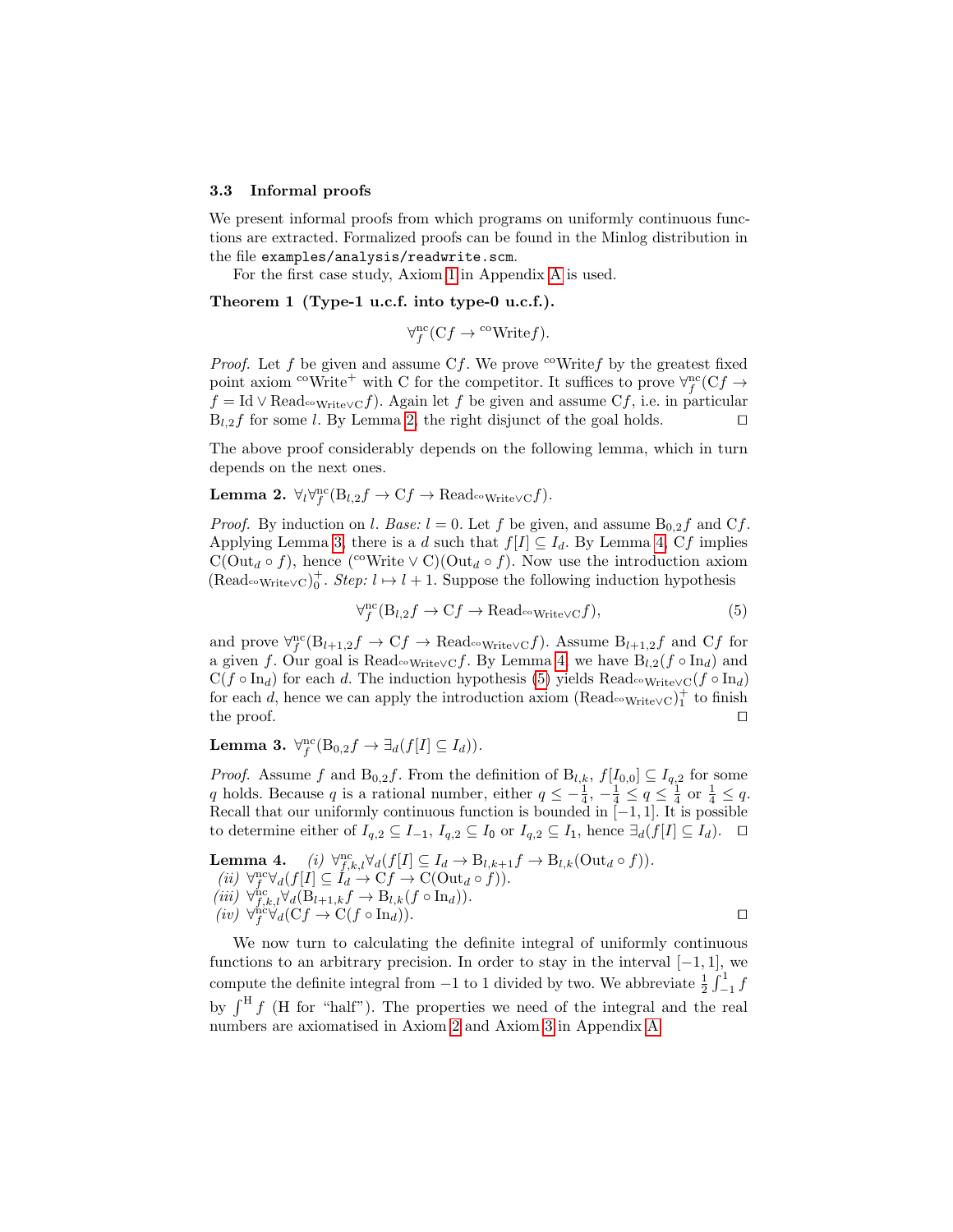Theorem 5 (Definite integral from −1 to 1).

$$
\forall_f^{\text{nc}}(\text{``Write} f \to \forall_n \exists_p (\int^{\text{H}} f \in I_{p,n})).
$$

*Proof.* Let f be given and assume  $\text{``Writef.}$  We finish the proof by induction on *n. Case n* = 0. Choose *p* to be 0; then  $\int^H f \in I_{0,0}$  by the axiom. Case  $n \mapsto n+1$ . We prove  $\exists_p(\int^{\Pi} f \in I_{p,n+1})$ ). By (<sup>co</sup>Write f)<sup>-</sup>, we can do case distinction on  $f = \text{Id} \vee \text{Read}_{\text{cov}} f$ . Left case. Suppose  $f = \text{Id}$ . Let p be 0, then our goal is  $\int^H \mathrm{Id} \in I_{0,n+1}$ , which is clear by the axioms. Right case. Suppose Read<sub>coWrite</sub> f and use (Read<sub>coWrite</sub>)<sup>-</sup>. Side base case. Let f and d be given and assume  $f[I] \subseteq I_d$  and <sup>co</sup>Write( $\text{Out}_d \circ f$ ). We prove  $\exists_p \left(\int^H f \in I_{p,n+1}\right)$ . By i.h. there is a p' such that  $\int^{\text{H}}(\text{Out}_d \circ f) \in I_{p',n}$ , which implies  $\int^{\text{H}} f \in$  $I_{\frac{p'+d}{2},n+1}$  as desired. Side step case. Let f be given and assume side i.h. We prove  $\exists p \left(\int^H f \in I_{p,n+1}\right)$ . By the side i.h., there are  $p_d$  such that  $\int^H (f \circ \text{In}_d) \in I_{p_d,n+1}$ for each d, thus  $\frac{1}{2}(\int^H (f \circ \text{In}_{-1}) + \int^H (f \circ \text{In}_{1})) \in I_{\frac{p-1+p_1}{2},n+1}$  holds. This implies  $\int^{\mathcal{H}} f \in I_{\frac{p_{-1}+p_1}{2},n+1}$  as desired.

### 3.4 Extraction

From a proof, Minlog extracts a term in an extension of Gödel's T. In the next stage, these, together with relevant algebras and program constants, can be translated into a Haskell program using the term-to-haskell-program function of Minlog. We present the Haskell programs obtained from our formalized proofs. For aesthetic reasons, we present slightly formatted versions of the programs as suggested by e.g. HLint [\[19\]](#page-14-15).

The algebras involved gets translated to the following Haskell data types:

```
data AlgB = CInitB (Rational -> Rational)
data AlgRead a = Put Sd a
               | Get (AlgRead a) (AlgRead a) (AlgRead a)
 deriving (Show, Read, Eq, Ord, Functor)
data AlgWrite = Stop | Cont (AlgRead AlgWrite)
 deriving (Show, Read, Eq, Ord)
data Sd = L | M | Rderiving (Show, Read, Eq, Ord)
```
We see how AlgB is just an isomorphic copy of Rational  $\rightarrow$  Rational, and how AlgRead has a type parameter a which gets instantiated to AlgWrite in the constructor Cont.

The extracted program from Lemma [3](#page-9-1) is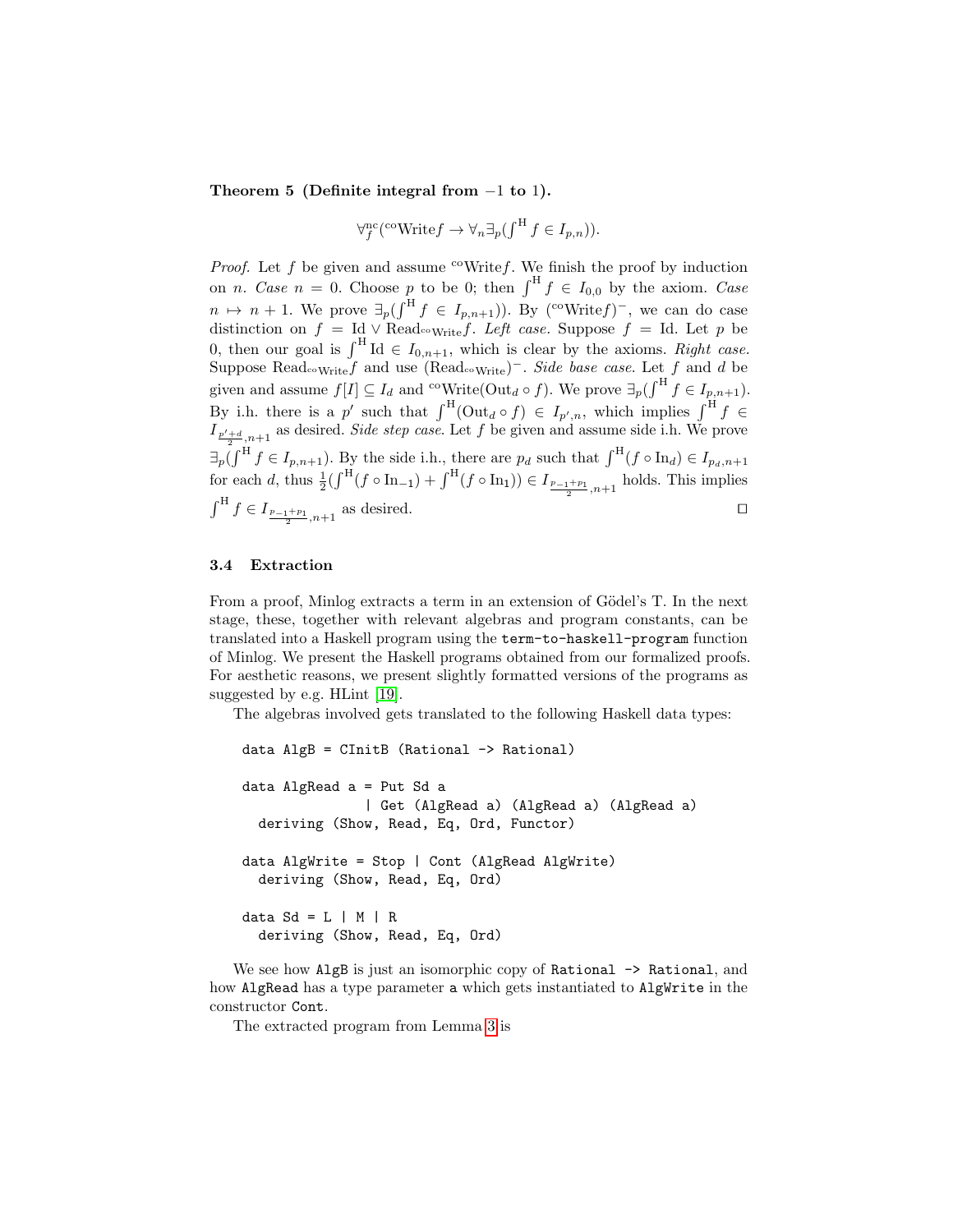```
cLemmaThree :: AlgB -> Sd
clemmaThree (CInitB g) =
  if (numerator ((g 0) + (1/4)) > 0) then
    if (numerator ((g 0) - (1/4)) > 0) then R else M
  else L
```
This program computes a signed digit d such that the image of  $f$  – an abstract function which does not appear in the extracted term – is contained in  $I_d$ . It takes a rational function g which realizes  $B_{l,2} f$  as input; hence the image is contained in an interval of length  $\frac{1}{2}$ , centered at **g** 0. The calculation of the output is reduced to a simple decision of rational inequalities.

The extracted program from Lemma [2](#page-9-0) is

```
cLemmaTwo :: Integer \rightarrow AlgB \rightarrow (Integer \rightarrow (Integer, AlgB)) \rightarrowAlgRead (Either AlgWrite
                                  (Integer -> (Integer, AlgB)))
cLemmaTwo n =
  natRec n
          (\forall w h \rightarrowPut (cLemmaThree w)
                    (Right (cLemmaFour_ii (cLemmaThree w) h)))
          (\n\vee n3 g w h -\nGet (g (cLemmaFour_iii L w) (cLemmaFour_iv L h))
                    (g (cLemmaFour_iii M w) (cLemmaFour_iv M h))
                    (g (cLemmaFour_iii R w) (cLemmaFour_iv R h)))
```
The extracted term cLemmaTwo takes as input a natural number n, a rational function w and a function  $h : N \to N \times AlgB$  (in our application, we only call cLemmaTwo with  $\langle n, w \rangle = h 2$ ). Using recursion over n, it computes an approximation of h by a complete tree of height n with  $3<sup>n</sup>$  leaves – a  $\mathbf{R}_{\mathbf{W} + (\mathbf{N} \to \mathbf{N} \times \mathbf{AlgB})}$ -total ideal. At the leaves, a signed digit  $d$  – computed from w using cLemmaThree – and the remainder of the approximation of  $h$  – computed by cLemmaFour\_ii below, using  $d$  – is stored. At internal branching nodes, we split the domain of h into three subdomains – left, middle and right – modify w and h accordingly (using cLemmaFour\_iii and cLemmaFour\_iv below), and recurse.

The above term involves terms extracted from Lemma [4.](#page-9-2) They work in the following ways.

```
cLemmaFour_i :: Sd -> AlgB -> AlgB
cLemmaFour_i sd (CInitB h) =
 CInitB (\{ a \rightarrow (2 * h a) - (sDToInt sd \{n \} 1))cLemmaFour_ii :: Sd -> (Integer -> (Integer, AlgB)) ->
                  Integer -> (Integer, AlgB)
cLemmaFour_ii sd g n = case g (n + 1) of
  (n1, w1) -> (n1, cLemmaFour_i sd w1)
```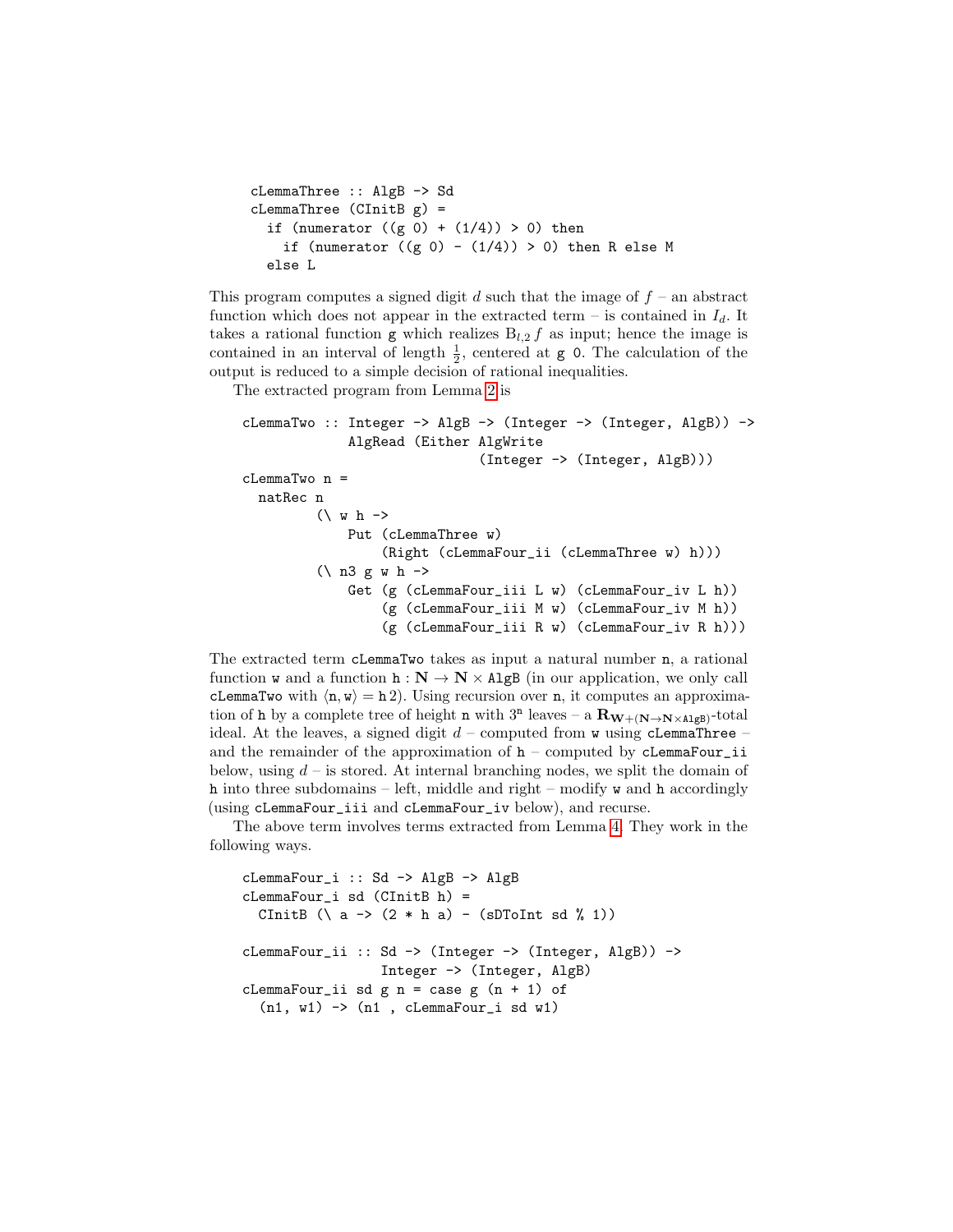```
cLemmaFour_iii :: Sd -> AlgB -> AlgB
cLemmaFour_iii sd (CInitB h) =
 CInitB (\ a -> h ((a + (sDToInt sd \frac{9}{1})) / 2))
cLemmaFour_iv :: Sd -> (Integer -> (Integer, AlgB)) ->
                 Integer -> (Integer, AlgB)
cLemmaFour_iv sd g n = case g n of
  (n1, w) -> if n1 == 0 then (0, cLemmaFour_iii sd w)
             else (n1 - 1, cLemmaFour_iii sd w)
```
The extracted term from Theorem [1](#page-9-4) is

```
type1to0 :: (Integer -> (Integer, AlgB)) -> AlgWrite
type1to0 r = algWriteCoRec r
  (\hbar \rightarrow (Just (case h 2 of (n, w) \rightarrow cLemmaTwo n w h)))
```
This program corecursively constructs a W-cototal  $\mathbf{R}_{\mathbf{W}}$ -total ideal by stacking  $\mathbf{R}_{\mathbf{W}}$ -total ideals computed by cLemmaTwo. It uses the modulus of continuity n at precision 2 to calculate an approximation of  $s$  as an  $R_W$ -total ideal, as in Lemma [2.](#page-9-0) In fact, n is the number of input signed digits to be read to determine one output signed digit. The extracted term from Theorem [5](#page-9-5) is

```
integration :: AlgWrite -> Integer -> Rational
integration h n = natRec n (const 0)
  (\nabla n1 t h1 ->
    (case algWriteDestr h1 of
      Nothing \rightarrow 0
       Just s -> algReadRec s
                     (\xi \sinh 2 \rightarrow (t \ln 2 + (s) \sinh 3 \xi \sinh 1)) / 2)(\ s1 a1 s2 a2 s3 a3 -> (a1 + a3) / 2)))
  h
```
This program reads the given type-0 function to accumulate the possible output digits to compute the definite integral. The second argument is a number n to specify the bound of the computation in such a way that the program processes the read-write machine from its root up to the nth  $\mathbf{R}_{\mathbf{W}}$ -total ideals. At a branch, the recursively computed integral on the middle interval, i.e. a2, is ignored because it suffices to see value on the left and the right subintervals, i.e.  $[-1, 0]$ and  $[0, 1]$ . At a leaf, the output digit is counted to contribute to the output with its height in the tree.

## 3.5 Experiment

As a first example, we instantiate the theorems to the function  $f(x) := -x$ . From a type-1 representation of  $f$ , we compute a type-0 representation by means of our extracted program. We define f by  $\langle h, \alpha, \omega \rangle$  where  $h a n := -a, \alpha n := 0$ and  $\omega n := n + 1$ . The input of type1to0 is  $\lambda_n \langle \omega n, \lambda_n(ha(\alpha n)) \rangle$  which turns into the Haskell expression  $fIn = \{ n \rightarrow (n+1, CInitB (\{ x \rightarrow -x \}). \ The$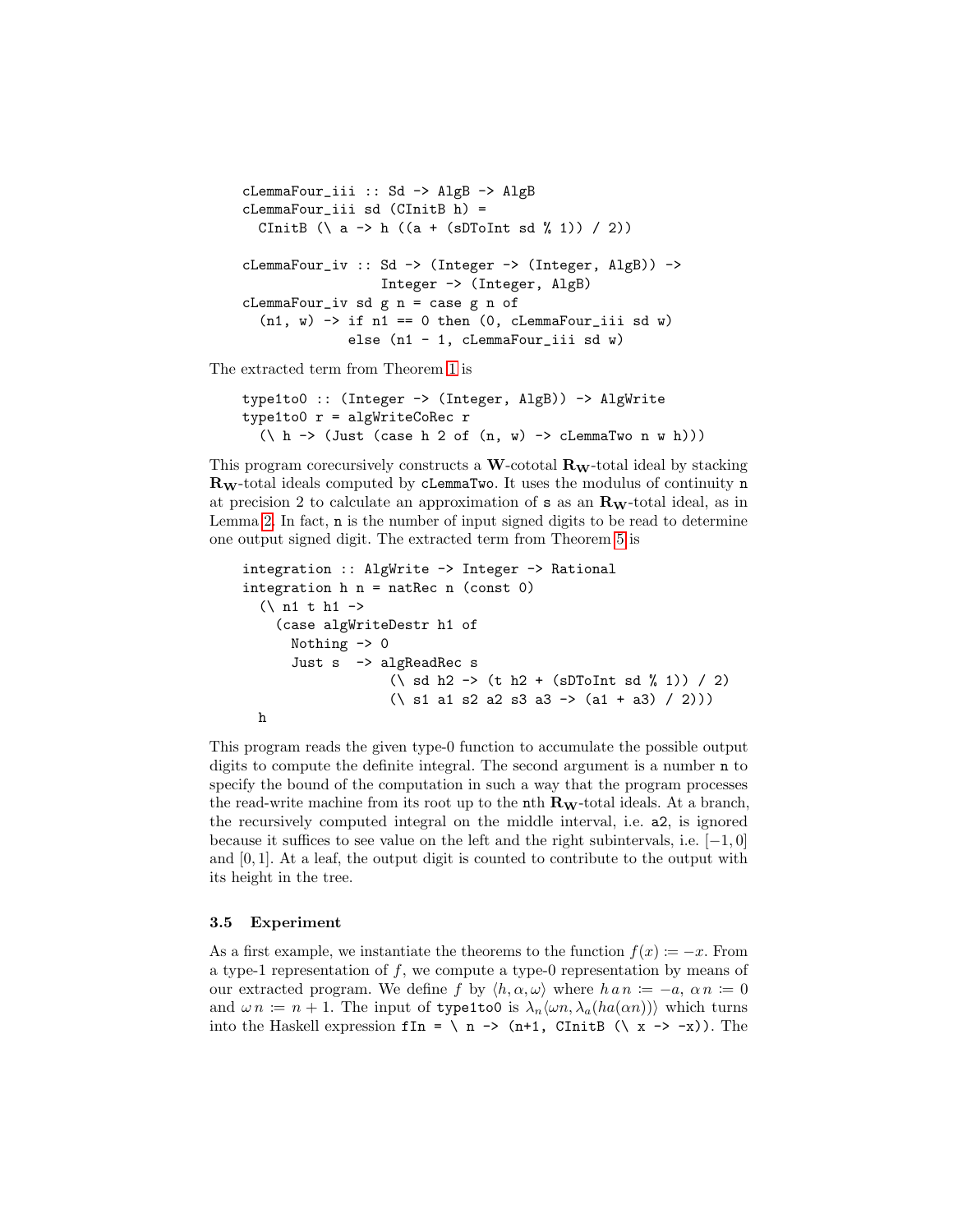output type1to0 fIn is graphically presented in Figure [1,](#page-13-0) where Cont is omitted, Get is a branching node and Put d is denoted by  $-, 0 \text{ or } +$  respectively for  $d = -1, 0$  or 1.



<span id="page-13-0"></span>**Fig. 1.** Type-0 representation of  $f(x) = -x$ .

In our next example, we compute half of the definite integral for the function  $f(x) \coloneqq \sqrt{x+2} - 1$ . This integrand is defined to be  $\langle h, \alpha, \omega \rangle$ , where  $h \circ n \coloneqq$  $(\mathcal{R}_{\mathbf{N}} n \mathbb{1} \lambda_{-,b} \left( \frac{b + \frac{a+2}{b}}{2} \right)) - 1, \alpha n \coloneqq n+1$ , and  $\omega n \coloneqq \text{Pred } n$  where  $\text{Pred}: \mathbf{N} \to \mathbf{N}$  is the predecessor function. Converting this to the Haskell function it represents, we end up with  $\langle n - \rangle$  (Main.pred n, CInitB  $(\langle x - \rangle h x (n+1))$ ). We give two arguments to integration, a type-0 function and a natural number, the accuracy. The first input to integration is computed by type1to0 from the above type-1 function. Specifying 8 as the second argument, the output is 1633 % 4096 whose decimal expansion is  $0.398681640625\cdots$ . Comparing our result with the manually calculated definite integral  $\frac{1}{2} \int_{-1}^{1} f(x) dx =$ ≀µ<br>′  $\overline{3} - \frac{4}{3}$ , the error is 0.00003583 $\dots$ , which indeed is smaller than  $2^{-8} = 0.00390625$ .

## 4 Conclusion

We presented the formal theory TCF and its implementation Minlog which support nested inductive/coinductive definitions. Minlog extracts programs in an extension of Gödel's T from proofs involving nested definitions. Moreover, terms in the extension of Gödel's T can be translated into programs in programming languages such as Haskell. We gave an application to the theory of uniformly continuous functions as an illustration.

Related work Nested definitions are used by Ghani, Hancock and Pattinson [\[11](#page-14-13)[,12\]](#page-14-14) to define uniformly continuous functions. They are also studied by Bird and Meertens [\[6\]](#page-14-1) from a purely programming perspective. Krebbers and Spitters [\[15\]](#page-14-16) give effective certified programs for exact real number computation. Berger and Seisenberger [\[4\]](#page-14-17) considers "pen and paper" program extraction for a system with induction and coinduction. Berger [\[3\]](#page-14-11) studies program extraction and its application to exact real arithmetic. He manually extracts programs from proofs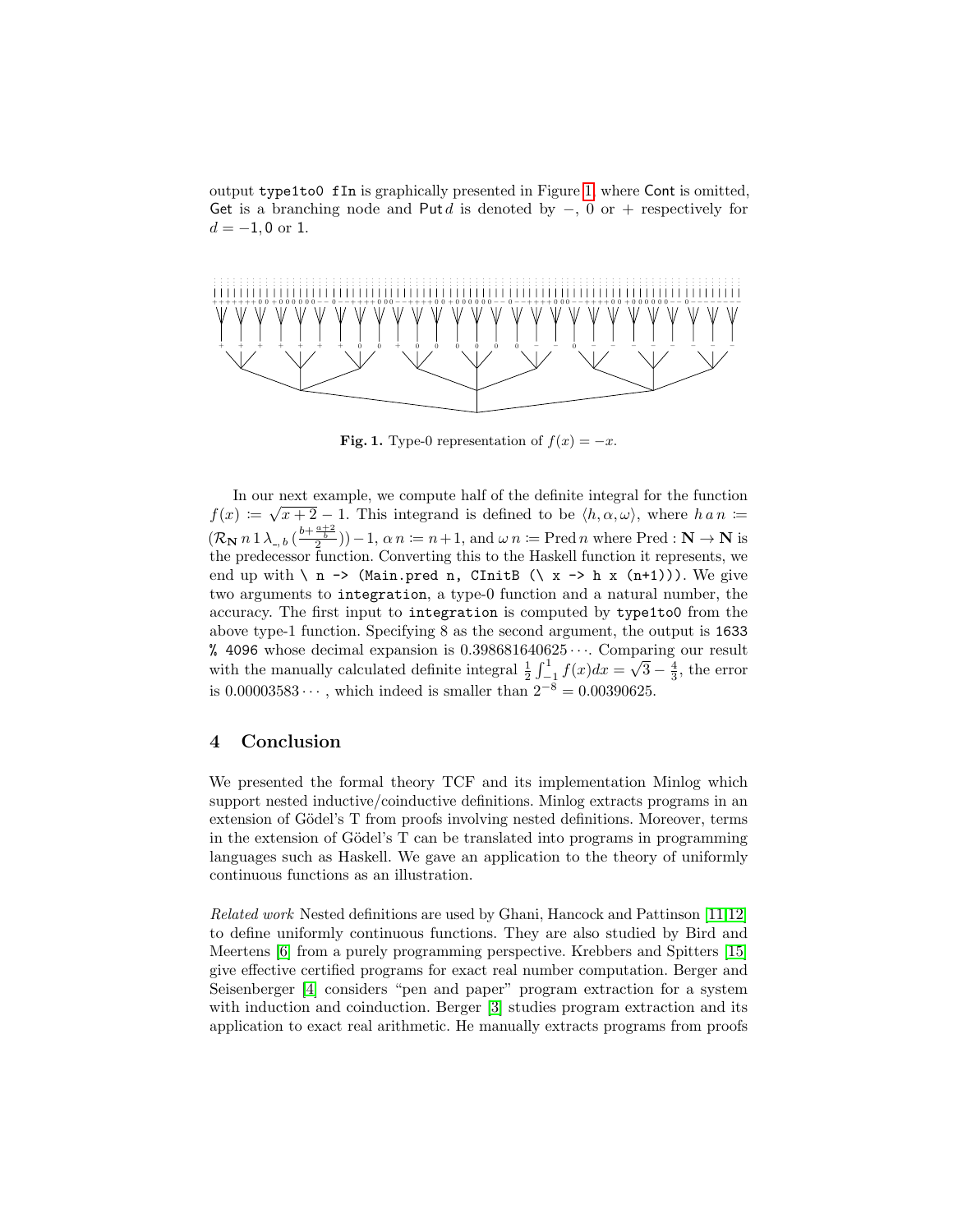dealing with uniformly continuous functions. Our case study is heavily based on his results. More case studies based on Berger's work, e.g. function application and composition, are available in the Minlog distribution. Also other researchers have studied the combination of induction and coinduction. Nakata and Uustalu [\[20\]](#page-14-18) study the semantics of interactive programs by means of induction nested into coinduction, and give a formalization in Coq. Danielsson and Altenkirch [\[10\]](#page-14-19) study so-called mixed induction and coinduction, using Agda.

## References

- <span id="page-14-5"></span>1. Agda. <http://wiki.portal.chalmers.se/agda/>.
- <span id="page-14-6"></span>2. U. Berger. Program extraction from normalization proofs. In M. Bezem and J. Groote, editors, Typed Lambda Calculi and Applications, volume 664 of LNCS, pages 91–106. Springer, 1993.
- <span id="page-14-11"></span>3. U. Berger. From coinductive proofs to exact real arithmetic: theory and applications. Logical Methods in Computer Science, 7(1):1–24, 2011.
- <span id="page-14-17"></span>4. U. Berger and M. Seisenberger. Proofs, programs, processes. Theory of Computing Systems, 51:313–329, 2012.
- <span id="page-14-8"></span>5. S. Berghofer and T. Nipkow. Executing higher order logic. In P. Callaghan, Z. Luo, J. McKinna, and R. Pollack, editors, Types for Proofs and Programs (TYPES 2000), volume 2277 of LNCS, pages 24–40. Springer, 2002.
- <span id="page-14-1"></span>6. R. Bird and L. Meertens. Nested datatypes. In Mathematics of program construction, pages 52–67. Springer, 1998.
- <span id="page-14-10"></span>7. E. Bishop. Foundations of Constructive Analysis. McGraw-Hill, New York, 1967.
- <span id="page-14-12"></span>8. A. Ciaffaglione and P. D. Gianantonio. A co-inductive approach to real numbers. In Types 1999, volume 1956 of LNCS, pages 114–130. Springer, 1999.
- <span id="page-14-3"></span>9. Coq. <http://coq.inria.fr/>.
- <span id="page-14-19"></span>10. N. A. Danielsson and T. Altenkirch. Mixing Induction and Coinduction. Draft, 2009.
- <span id="page-14-13"></span>11. N. Ghani, P. Hancock, and D. Pattinson. Continuous functions on final coalgebras. In J. Power, editor, CMCS 2006, Electr. Notes in Theoret. Computer Science, 2006.
- <span id="page-14-14"></span>12. P. Hancock, D. Pattinson, and N. Ghani. Representations of stream processors using nested fixed points. Logical Methods in Computer Science, 5(3), 2009.
- <span id="page-14-4"></span>13. Isabelle. <http://isabelle.in.tum.de/>.
- <span id="page-14-9"></span>14. B. Jacobs and J. Rutten. An introduction to (co)algebras and (co)induction. In D. Sangiorgi and J. Rutten, editors, Advanced Topics in Bisimulation and Coinduction, volume 52, pages 38–99. Cambridge University Press, 2011.
- <span id="page-14-16"></span>15. R. Krebbers and B. Spitters. Type classes for efficient exact real arithmetic in Coq. Logical Methods in Computer Science, 9(1), 2013.
- <span id="page-14-2"></span>16. G. Kreisel. Interpretation of analysis by means of constructive functionals of finite types. In A. Heyting, editor, Constructivity in Mathematics, pages 101–128. North-Holland, Amsterdam, 1959.
- <span id="page-14-7"></span>17. P. Letouzey. Coq extraction, an overview. In A. Beckmann, C. Dimitracopoulos, and B. Löwe, editors, CiE 2008, volume 5028 of LNCS. Springer, 2008.
- <span id="page-14-0"></span>18. The Minlog System. <http://www.minlog-system.de>.
- <span id="page-14-15"></span>19. N. Mitchell. HLint. <http://community.haskell.org/~ndm/hlint/>.
- <span id="page-14-18"></span>20. K. Nakata and T. Uustalu. Resumptions, weak bisimilarity and big-step semantics for while with interactive I/O: An exercise in mixed induction-coinduction. In L. Aceto and P. Sobocinski, editors, SOS, volume 32 of EPTCS, pages 57–75, 2010.